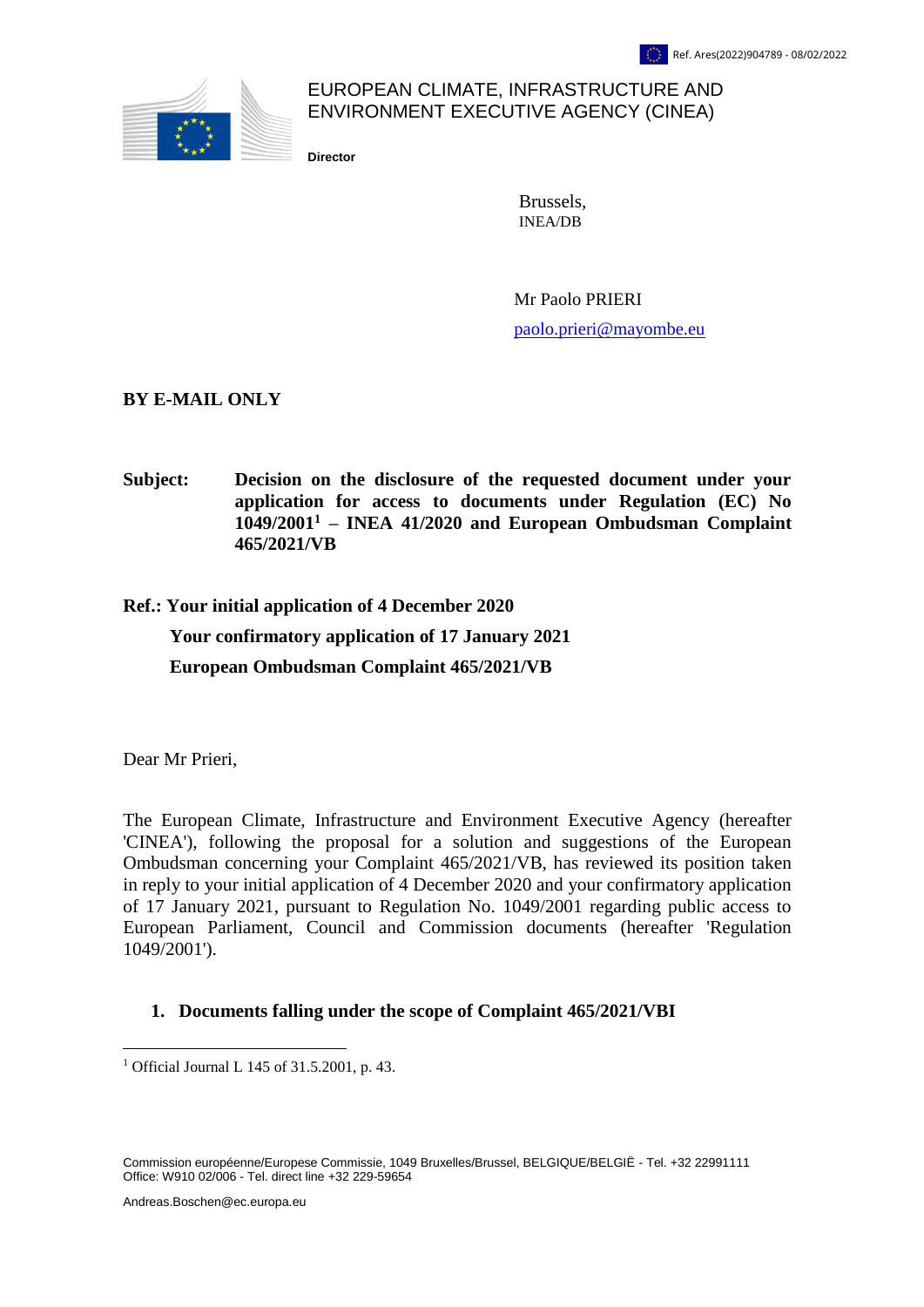**Amendment n°1 to grant agreement n° INEA/CEF/TRAN/M2014/1057372 concerning Action 2014-EU-TM-0401-M signed on 17 April 2020**, was released partially on the initial and confirmatory stage, based on Article 4 (1) (b) protection of privacy and integrity of individuals and Article 4 (2), first indent, commercial interests of natural and legal person, including intellectual property rights, of Regulation 1049/2001.

## **2. Assessment and conclusion under Regulation 1049/2001**

CINEA has considered the observations and the suggestions made by the Ombudsman and has re-examined the file. The competent authorities of Italy and France and their designated implementing body Tunnel Euralpin Lyon Turin SAS (TELT) were consulted again in line with Article 4(5) of Regulation 1049/2001.

Following this re-examination, I am pleased to inform you that the Agency has decided to grant you wider partial access to amendment n°1 to the Grant Agreement for action 2014-EU-TM-0401-M.

Certain, very limited, parts of the documents have been blanked out, as their disclosure is prevented by exceptions to the right of access provided for in Article 4 (1) (a) first indent (protection of the public interest as regards public security, Article 4 (1) (b) (disclosure would undermine the protection of privacy and the integrity of the individuals, in particular in accordance with Community legislation on the protection of personal data) and Article 4 (2), first indent (disclosure would undermine the protection of the commercial interests of legal entities, including intellectual property rights), for the reasons set out below.

### **2.1. Protection of the public interest as regards public security**

Article 4(1) (a) of Regulation 1049/2001 provides that '[*t]he institutions shall refuse access to a document where disclosure would undermine the protection of […] the public interest as regards: […] public security […].*'

Very extended access is now given to the indicative start and end dates of the project's activities (Article I.4 Activities - I.4.1 Activities timetable), to the future timing estimates in the detailed activities descriptions and to the table of project's milestones, the means of verification and their indicative completion dates (Article I.5 Milestones and means of verification). The consulted Member States have provided their consent to this wider disclosure, with very few redactions of future dates. Public disclosure of these dates could, as in the past, lead to situations that could threaten the smooth planned progress of the activities and undermine the security measures protecting the worksite and safeguarding the minimum safety conditions of workers, ensuring public and private safety in the project area.

There is a real and not hypothetical risk that public access to this information would pose a threat to public order and security. I therefore conclude that the refusal of access to the withheld dates is justified on the basis of Article  $4(1)(a)$ , first indent of Regulation 1049/2001.

I would also like to point out that Article 4(1)(a) has an absolute character and does not envisage the possibility to demonstrate the existence of an overriding public interest.

## **2.2. Protection of the privacy and the integrity of the individual**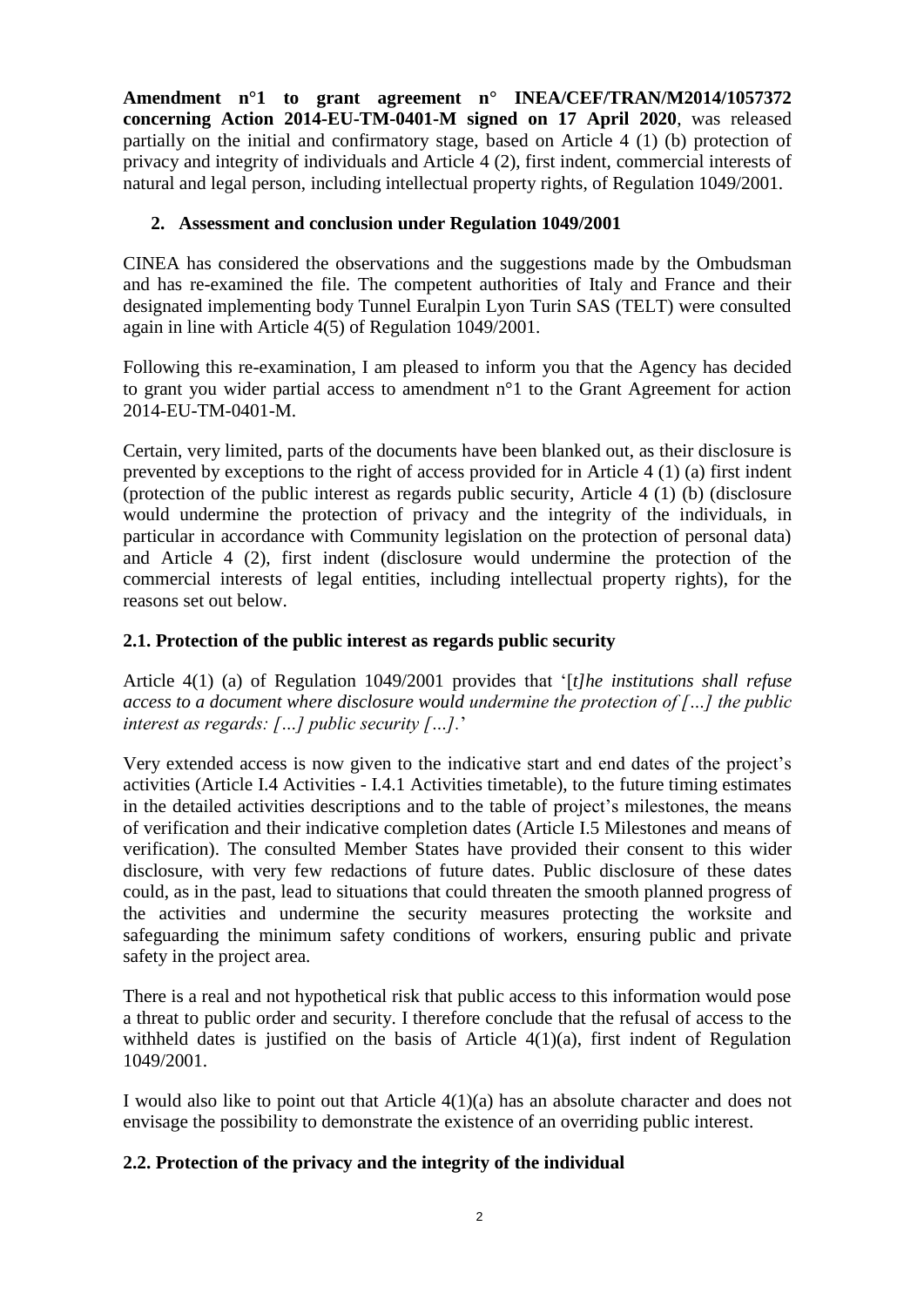The proposal for a solution and suggestions of the Ombudsman did not cover the Agency's initial assessment regarding the non-disclosure of personal data and the assessment of the Agency in this regard remains as follows.

According to Article 4(1) (b) of Regulation 1049/2001, access to a document is refused where disclosure would undermine "*the protection of privacy and the integrity of the individual, in particular in accordance with Community legislation regarding the protection of personal data."*

Some redactions concern personal data in the meaning of Article 3(1) of Regulation (EU) 2018/1725, i.e. the Data Protection Regulation applicable to the Union institutions, bodies, offices and agencies  $(EUDPR)^2$ .

Article  $9(1)(b)$  of the EUDPR requires that the necessity to have the personal data transmitted must be established by the recipient (i.e. applicant of the access to documents request) and it does not allow the transmission of these personal data where there is reason to assume that the legitimate interests of the data subject might be prejudiced. In your application you have not established a specific need to obtain personal data, nor can it be assumed that such disclosure is proportionate and would not prejudice the legitimate rights of the persons concerned. Therefore, the requirements for disclosing personal data are not met according to the EUDPR.

Please note that the exception of Article 4(1)(b) of Regulation 1049/2001 is an absolute exception, that is to say, its applicability does note entail counterbalancing with an overriding public interest.

#### **2.3. Protection of commercial interests**

The Ombudsman noted in her proposal for a solution that it is reasonable to consider, in particular, that the indicative breakdown of estimated eligible costs per activity and per beneficiary is commercially sensitive information, for which there does not appear to be a clear public interest in obtaining access to this information.

Article 4(2), first indent of Regulation 1049/2001 provides that '*the institutions shall refuse access to a document where disclosure would undermine the protection of commercial interests of a natural or legal person, including intellectual property (…) unless there is an overriding public interest in disclosure.*'

Significant access to the document is being granted, including to the tables presenting the estimated financial information of the project, such as the distribution of the EU grant between the two beneficiaries, the sources of funding of the project and the amount cofinanced by each beneficiary. Limited redactions concern this very specific commercially sensitive information.

Therefore, redactions applied do not exceed the limits of what was appropriate and necessary in the light of the protected interest and I conclude that the refusal of access to the withheld information is justified on the basis of Article 4(2) first indent of Regulation 1049/2001.

 $\overline{2}$ <sup>2</sup> Regulation (EU) 2018/1725 of the European Parliament and of the Council of 23 October 2018 on the protection of natural persons with regard to the processing of personal data by the Union institutions, bodies, offices and agencies and on the free movement of such data, and repealing Regulation (EC) No 45/2001 and Decision No 1247/2002/EC, OJ L 295, 21.11.2018, p. 39.